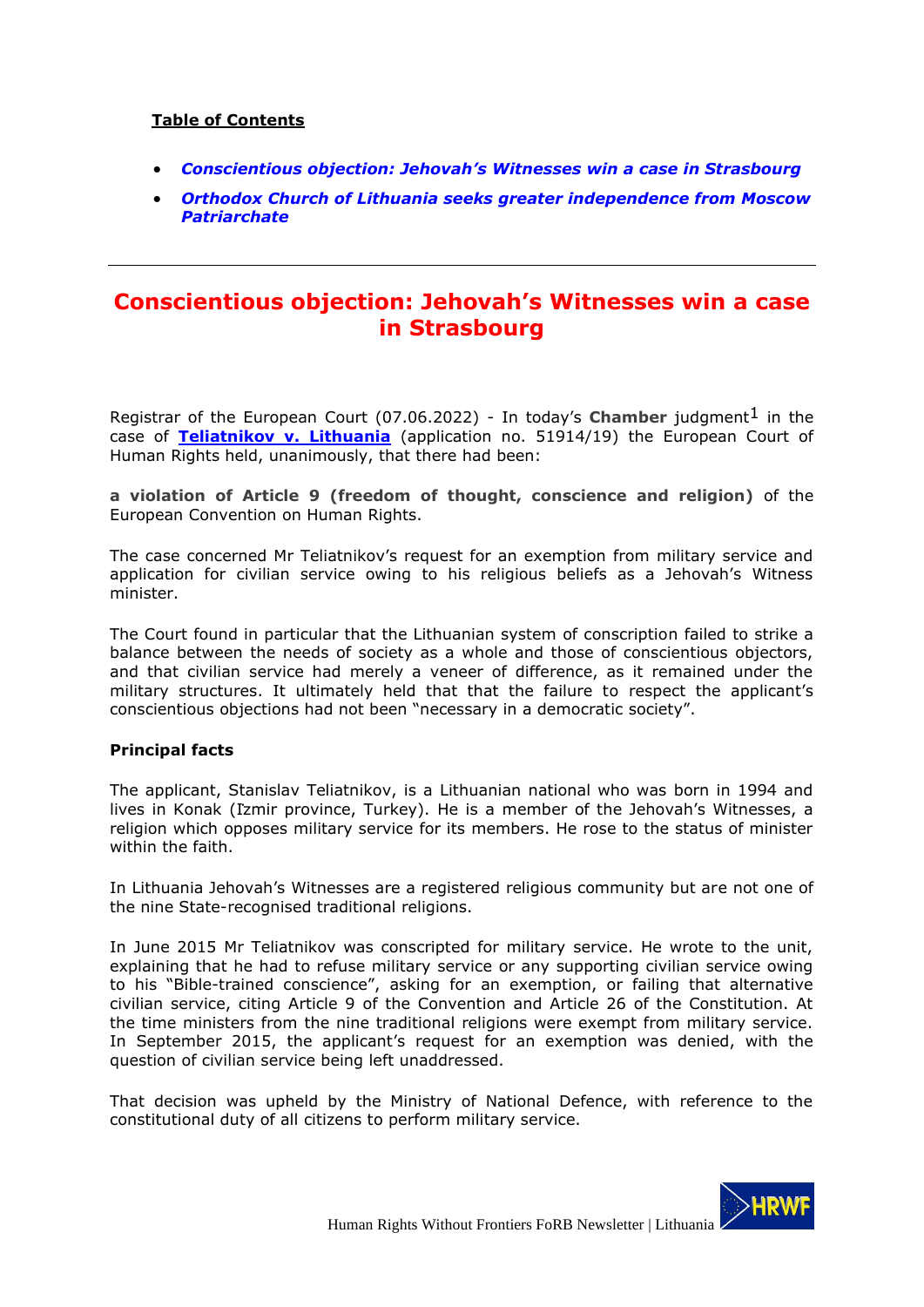Mr Teliatnikov began court proceedings, arguing that he should be exempt from military service owing to his status as a minister, alleging discrimination in the relevant law against Jehovah's Witnesses. Awaiting the verdict in a pending and similar Constitutional Court case, the Vilnius Regional Administrative Court suspended proceedings.

The Constitutional Court in the relevant ruling stated, among other things, as follows:

"... convictions, practised religion, or belief may not serve as a justification for ... failure to observe laws ... [E]veryone must observe the Constitution and laws ... Among other things, this means that, on the grounds of his or her convictions, practised religion, or belief, no one may refuse to fulfil constitutionally established duties [such as] the duty of a citizen to perform military or alternative national defence service, or demand exemption from these duties."

Following resumption of proceedings, in April 2019 the Supreme Administrative Court issued a final judgment, holding that that the constitutional duty of a citizen to perform mandatory military service or alternative national defence service applied to ministers of traditional and non-traditional churches or religious organisations in Lithuania. There were no grounds to exempt Mr Teliatnikov from military service, or alternative national defence service under the Constitution.

#### **Complaints, procedure and composition of the Court**

Relying on Article 9 (freedom of thought, conscience and religion), the applicant complained that he had been denied the right to refuse military service despite his genuine convictions in that connection with no possibility of civilian service.

The application was lodged with the European Court of Human Rights on 1 October 2019. Judgment was given by a Chamber of seven judges.

#### **Decision of the Court**

Under the Court's case-law a refusal to take up military service or alternatives could be a manifestation of an individual's religious beliefs. Although the applicant in this case had not been convicted of any crime in that regard, it nevertheless held that the refusal to grant him conscientious objector status had been an interference with his sincerely held religious beliefs. That interference had had a basis in domestic law and had been a constitutional duty of citizens with the aim of securing public safety.

The Court reiterated that compulsory military service imposed a heavy burden on individual citizens. It was necessary to strike a balance between the need to share the burden of military service and an individual's conscience. The Supreme Administrative Court had failed to examine whether there had indeed been weighty reasons so as not to exempt the applicant from military service. Indeed, that court had consistently promoted the constitutional obligations of individuals to the State above the right to religious freedom. Overall, the Lithuanian system of conscription failed to strike a balance between the needs of society as a whole and those conscientious objectors who were happy to contribute to society in some other way.

Regarding alternative civilian service, the Court held that that was not a real alternative, as it was part of the military superstructure, with draftees referred to as "military conscripts" throughout the regulations. States needed to establish alternatives outside of military command structures.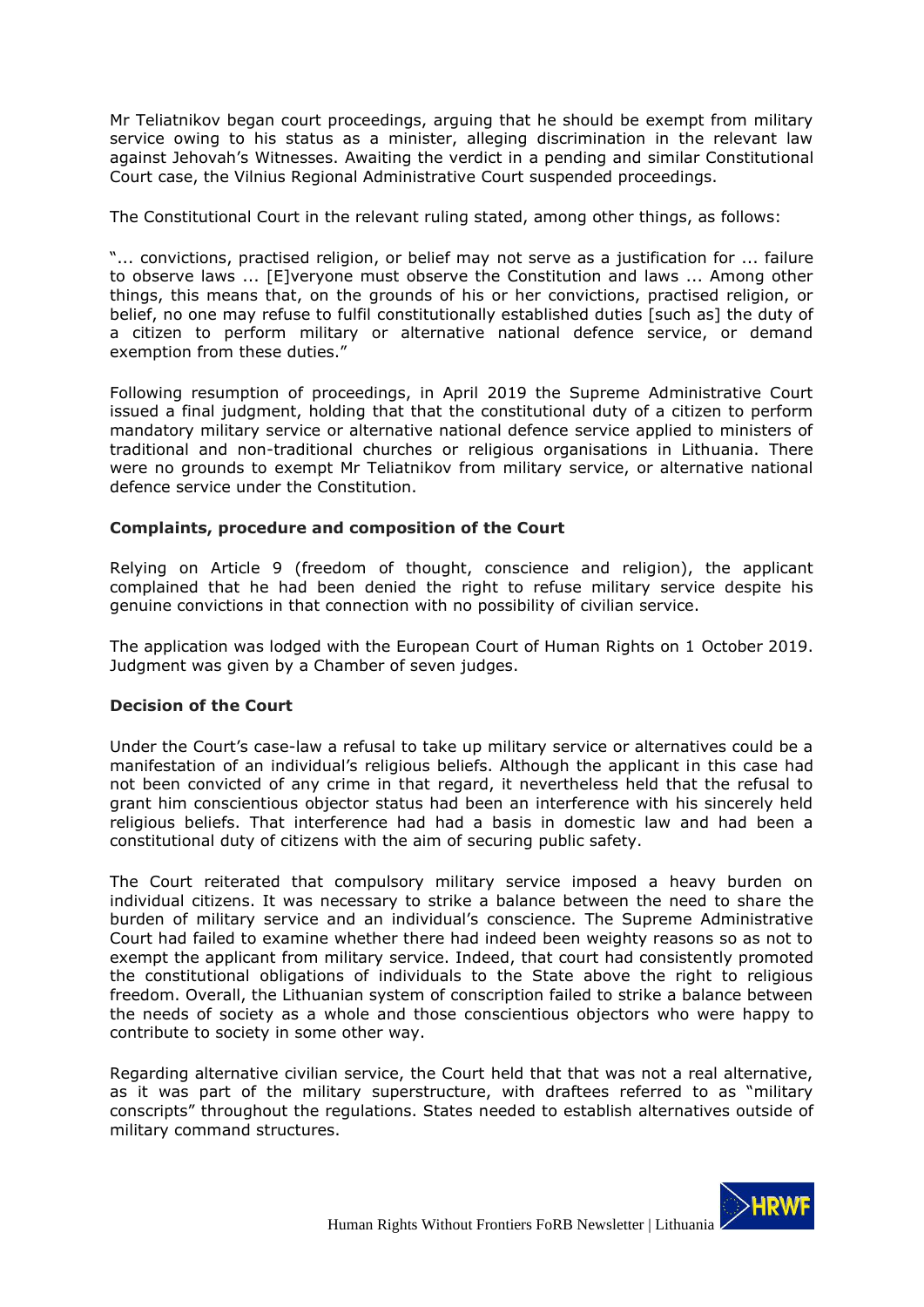The Court ultimately found that the State's failure to respect the applicant's conscientious objections had not been "necessary in a democratic society", in violation of Article 9 of the Convention.

#### **Just satisfaction (Article 41)**

The Court held that Lithuania was to pay the applicant 3,000 euros (EUR) in respect of costs and expenses.

# <span id="page-2-0"></span>**Orthodox Church of Lithuania seeks greater independence from Moscow Patriarchate**

Interfax (30.05.2022) - https://bit.ly/3m3xTjN - Metropolitan Innokenty of Vilnius and Lithuania has asked the Moscow Patriarchate to grant his eparchy a special, more independent status.

The press service of the Orthodox Church of Lithuania said in a statement that this would be more like autonomy.

Metropolitan Innokenty described the address to the Moscow Patriarchate as a historic event. The Synod of the Russian Orthodox Church accepted his request for consideration. On May 27, the Synod decided to set up a commission to address the Lithuanian issue.

This would essentially mean bringing the status of the Orthodox Church in Lithuania in line with reality, as its hierarchs actually make all decisions independently today, Metropolitan Innokenty said.

"Our church does not pertain to Moscow or Russia but to Lithuania. All of its administrative decisions are made in Lithuania. In the complete absence of any financial ties with the Moscow Patriarchate, we're preserving the canonical and prayerful connection to the Mother Church and remain devoted to the traditions of Russian Orthodox piety," he said

The Orthodox Church of Lithuania currently enjoys the canonical status of an eparchy. The status of an independent church may be granted under the patriarchal tomos in accordance with a decision of a local council

The Orthodox Church is one of nine traditional religious communities in Lithuania. It has the status of the Moscow Patriarchate's metropolitanate.

Metropolitan Innokenty earlier dismissed several Orthodox priests after they criticized Russia's special military operation in Ukraine and expressed desire to split from the Moscow Patriarchate for this reason. The priests say that they have been persecuted for their dissenting views. However, the Lithuanian Orthodox community's leaders deny this, stating that the Orthodox Church of Lithuania also condemned Russia's actions, saying that those clerics divide the community and neglect their vows and other canons.

*Photo : © Saint-Petersburg Theological Academy*